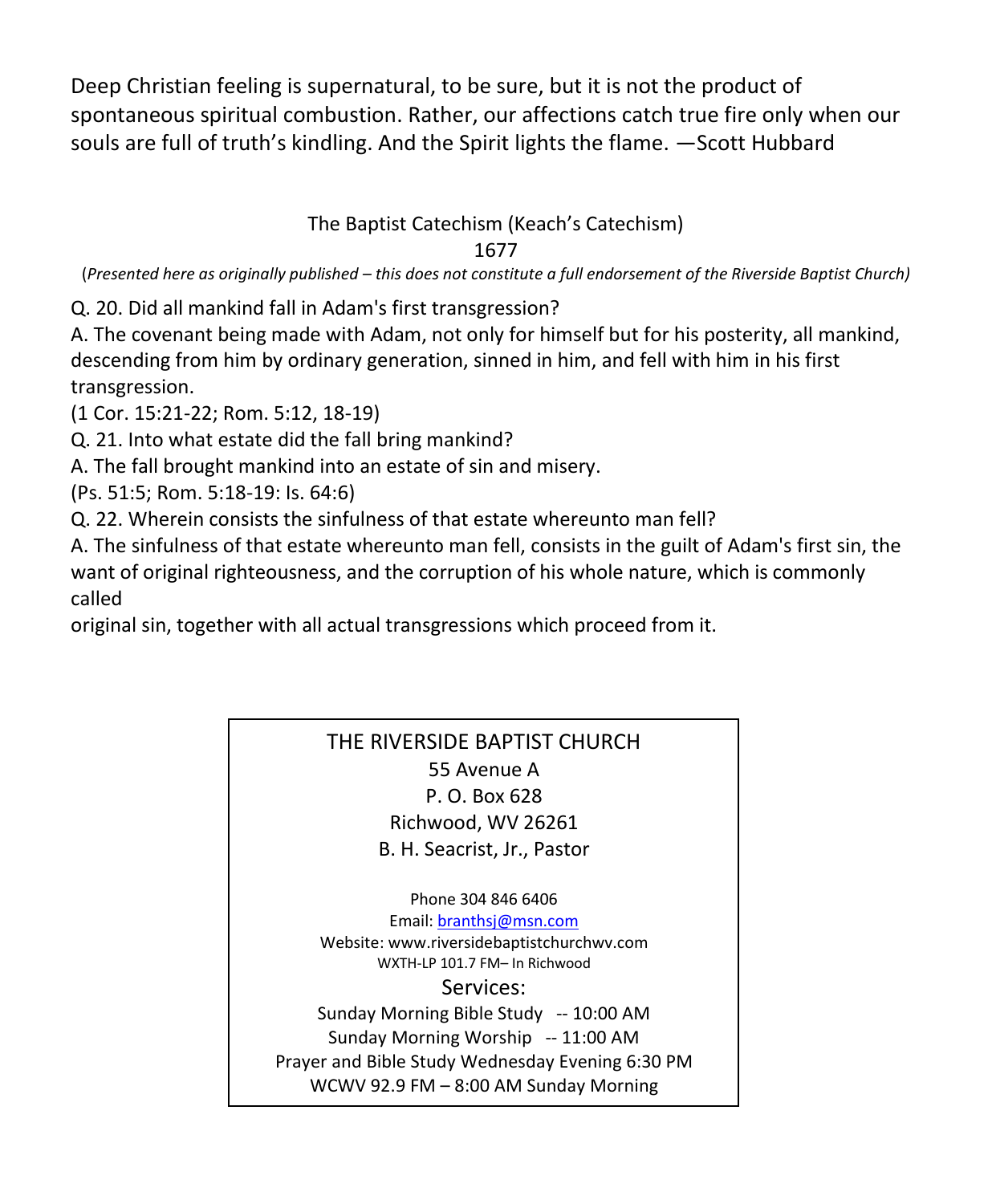Volume 15, No. 23 June 5, 2022

---------------------------------------------------------------------------------------------------------------------------------------------

#### RENEWED DAY BY DAY

*For all things are for your sakes, that the abundant grace might through the thanksgiving of many redound to the glory of God. For which cause we faint not; but though our outward man perish, yet the inward man is renewed day by day. (2 Corinthians 4:15-16)*

In attempting to correct my own behavior my mother often suggested that I might try to be an example to my friends. Obviously, I was more interested in being like my friends rather than trying to encourage them by being a good example. It is true that there are those, even among the unsaved, who exhibit exemplary conduct. Yet, to the child of God there is no worldly example that exceeds that which was displayed in Christ our Lord. We might here endeavor to set forth all the ways in which He filled that role, but we simply acknowledge that He is perfect in all His ways. In particular, we are reminded of the words of Peter regarding suffering. *For even hereunto were ye called: because Christ also suffered for us, leaving us an example, that ye should follow his steps: Who did no sin, neither was guile found in his mouth: Who, when he was reviled, reviled not again; when he suffered, he threatened not; but committed himself to him that judgeth righteously: Who his own self bare our sins in his own body on the tree, that we, being dead to sins, should live unto righteousness: by whose stripes ye were healed. (1 Peter 2:21-24)*. So, it has been the lot of many who have gone before to suffer and to do so with purpose. Paul bears witness to this matter here with complete confidence and peace.

Later, in writing to the Philippians, Paul referenced his life of sacrifice: *But I would ye* 

*should understand, brethren, that the things which happened unto me have fallen out rather unto the furtherance of the gospel; (Philippians 1:12)*. Here he specifically addressed his relationship with the Corinthians. We would be reminded that many of them had opposed him. He would rise above that in expressing his desire to be presented by the Lord Himself with them. Having related to them some of the things he had suffered he declared to them that it was for their sakes. We often think of Romans 8:28 and the fact that the Lord has made all things work together for the good of His people. Here, Paul is not generalizing; rather he is saying that he had suffered with their good as the aim.

How often do we think of ourselves regarding suffering? But when is it suffering for the sake of another? His aim and his desire toward them were that they might experience the grace of God in abundance. And he considered suffering in the flesh worth seeing the abundant grace of God working in them. It would be the superabounding of this grace that would not only produce salvation but would also teach them and bring them to thanksgiving. It would be the "thanksgiving of many." The thought here is of more and more. Their thanksgiving was Paul's objective, but it was to be multiplied through more being caught up in the joy of thanking God. Ultimately all of this redounds to the glory of God. I have often used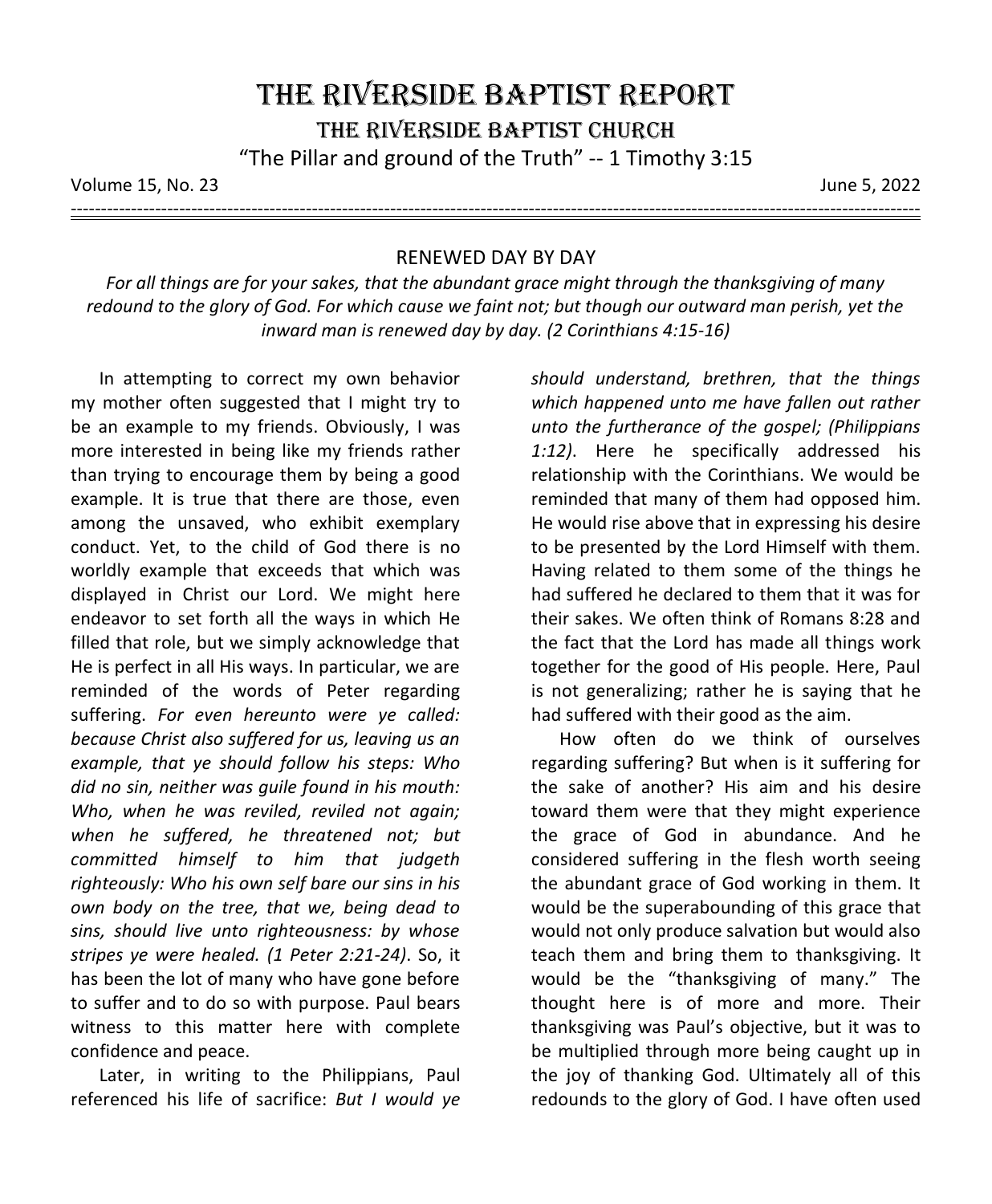that word. The same word is often translated as abundance. Thus, our thought here might be that it as that which comes back in a mighty manifestation of the glory of God. It is the return of the grace of God to God in manifest glory.

None has ever suffered as did our Lord. Yet, the example of Paul was extreme. Many have suffered for the glory of God, some remembered and some to be known in the ages to come. But in that we have the testimony of Paul recorded by inspiration, we do well to consider it and to learn from it. It is evident that Paul was not seeking to call attention to himself in the way of seeking praise or adoration from them as compared to the grace of God. It was rather that he would call attention to the working of grace in him despite his mortality. He was driven by a cause. It was first and foremost the glory of God. And that to be attained through overflowing thanksgiving in them. So, he did not faint. Just to read of the things he suffered in this chapter is enough to deter the ordinary man or those professing faith without conviction. Other places tell us more about his hardships. He was, no doubt, by this time already feeling the wear and tear on his body. Physical sufferings take their toll. He saw the "outward man" as perishing (to change for the worse; to corrupt, to consume –Thayer). What of us?

While Paul was witnessing the physical decline that shall come to us all, he was experiencing something else that is cause for rejoicing. He was being spiritually renewed. I am

often reminded of the words of Jeremiah declaring the continuing benefit of the mercies of God. Among them being that we are not consumed. Here Paul is experiencing an inward renewal that explained why he did not faint. His body may have been growing weaker but daily he was being renewed in the inner man – that new creature in Christ. Paul directed the same thought to the Colossians: *And have put on the new man, which is renewed in knowledge after the image of him that created him: (Colossians 3:10)*. He was enjoying increasing ability to praise, to pray, to give thanks, and to express the fruit of the Spirit.

As I grow older, I often find myself wanting to just give in to the weakening body that I now have. Yet, I find that the things of the Lord appear more and more precious to me. There is much, even with the thought of serving the Lord, that I pursued in the energy of the flesh. With the decline in physical ability, I am forced to greater dependence on the Lord and discover greater and greater reason to praise.

"Paul is here speaking only about himself and his assistants, but the application to all of us lies on the surface." Lenski. As we face the perilous times before us it is time to experience joy as we "draw water out of the wells of salvation" and find the strength to serve being replenished and increased day by day. *But they that wait upon the LORD shall renew their strength; they shall mount up with wings as eagles; they shall run, and not be weary; and they shall walk, and not faint. (Isaiah 40:31)*. What a glorious promise to claim! *bhs*

If we would live a true life, we must draw on Jesus Christ. Our riches are in Him, awaiting our claiming and use. The unsearchable riches of Christ are at our disposal, but we must appropriate and use them. Let us begin to live as God's heirs. Utterance and knowledge are ours through the Holy Spirit. We have looked into ourselves for them. That is the mistake! We must look up and reach down. God has called us into partnership with His Son. We share His sorrows, sufferings, and labors for a world's conversion; He bids us share in His grace. --F. B. Meyer